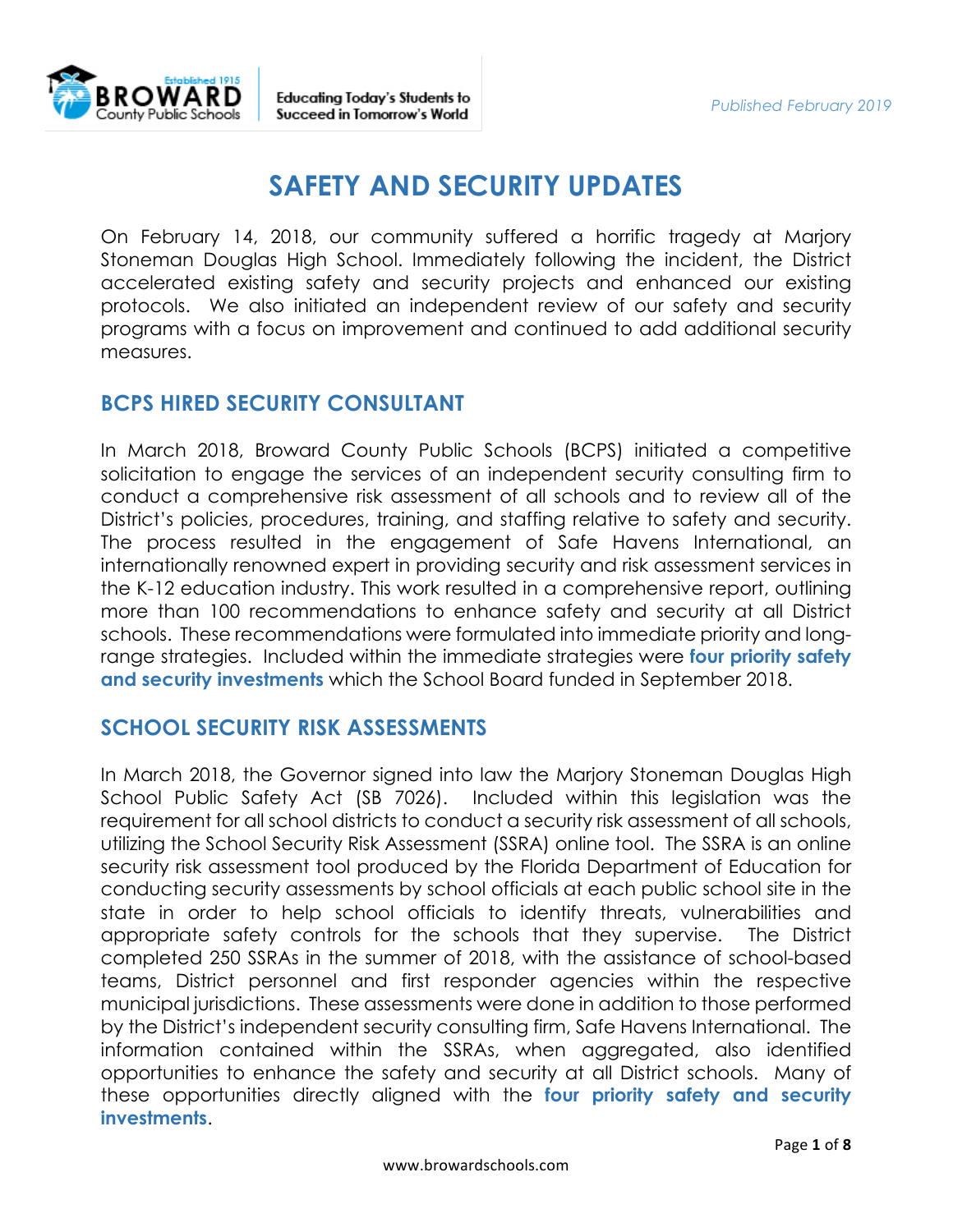

### **FOUR PRIORITY SAFETY AND SECURITY INVESTMENTS**

 In August 2018, Safe Havens International published its preliminary report following the first phase of physical assessments of schools. Included within this preliminary report, were priority recommendations to systemically enhance safety and security at all schools. These recommendations aligned with the findings resulting from the completion and aggregation of the SSRAs. The School Board immediately authorized nearly \$31 million in investments to address the top four priorities identified. A summary of these four investments is identified below.

- 1. **Expansion of Video Surveillance**  On July 24, 2018, the School Board authorized the expansion of the District's video surveillance system. In July 2018, the District completed Phase I of the video surveillance project. In Phase I, all schools video surveillance systems were upgraded to a standard, digital platform, which now provides the ability to centrally monitor the District's complete inventory of approximately 10,000 cameras. This new capability allowed the District to enter into a formal agreement with the Broward Sheriff's Office on January 15, 2019, to provide live, real-time access of all the District's cameras. This agreement was authorized to improve law enforcement and fire safety personnel response to emergencies at District schools or facilities when active circumstances present an immediate need for law enforcement or fire safety personnel to respond. The District is now actively working to develop similar agreements with other law enforcement agencies within Broward to provide them with similar access. The video surveillance expansion project provides \$6.2 million to install approximately 2,500 new analytic and digital cameras throughout all schools in priority areas on campuses identified by Safe Havens International. It is anticipated this expansion will be completed prior to the start of the 2019-2020 school year.
- 2. **Radio System Migration and Enhancement**  This project includes two distinct work streams. The first phase migrates the District's bus and other non- emergency radio traffic off of Broward County's existing public safety radio system and on to the newly developed local government radio system. This will reduce the capacity load on the existing public safety system, as the County continues its work to replace the existing system by the end of 2019 and dedicate its usage to public safety workers and first responders. The migration of the District's bus radios will begin in April and be fully completed prior to the start of the 2019-2020 school year. The second phase of this project is to purchase additional radios and repeaters to enhance the existing local radio networks at all schools. In total, the School Board authorized \$4.5 million for this critical project.
- 3. **Upgrade of Intercom Systems**  The School Board also authorized \$17 million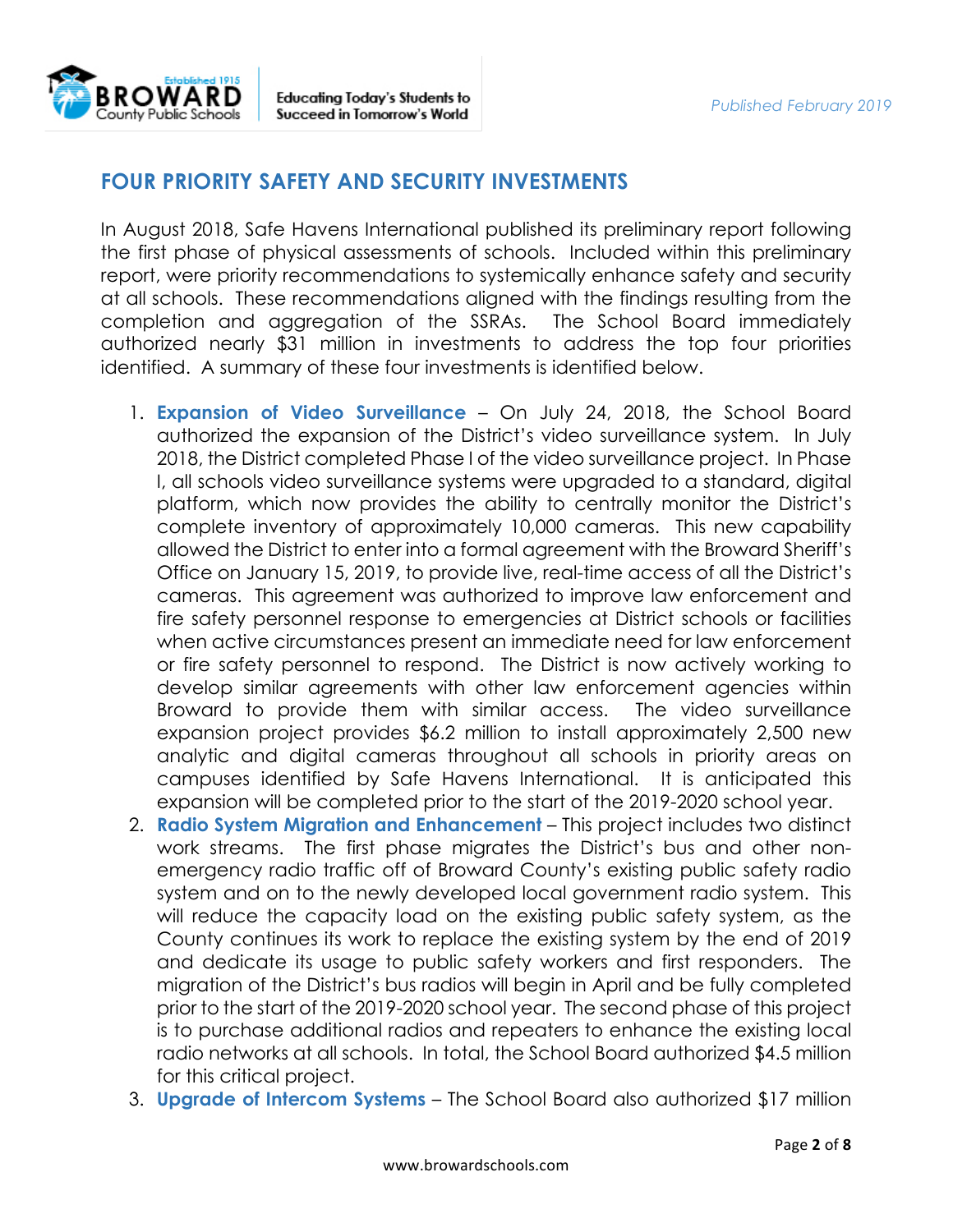

 to upgrade the intercom systems at all high schools, technical colleges, centers, and secondary combination schools. This project will improve the emergency communications within schools. It will upgrade the intercom system to a digital platform, allowing school administration to pre-record emergency messages and initiate them remotely; and incorporate additional speakers throughout the campuses, particularly in common areas outside of buildings. The District anticipates selecting a business partner to accomplish this work in April 2019, with a significant amount of the work being implemented during the summer of 2019.

 4. **Implementation of New Enterprise Risk Management Framework** – The District has developed a new Office of Safety, Security & Emergency Preparedness Office to implement a new Enterprise Risk Management framework. This new office will align all of the District's existing safety and security resources and an additional \$3.2 million in new resources under a Chief Safety, Security and Emergency Preparedness Officer. On February 12, 2019, the School Board approved the appointment of Brian Katz to serve as the Chief Safety, Security

 and Emergency Preparedness Officer. Chief Katz has nearly 20 years of public and private sector experience in physical and personnel security, as well as threat analysis and program building expertise. He served as a federal law enforcement officer with the U.S. State Department. Chief Katz led the Personnel and Protective Services division at Google for seven years. During that time, he helped build, staff and manage a 24/7 Global Security Operations Center,



 leveraging technology and intelligence research to monitor and respond to emergent threats worldwide to employees and facilities. This experience will be important as Katz will be asked to implement an Enterprise Risk Management (ERM) framework within the District and to develop a robust central monitoring and communication center to leverage and integrate the new technology investments focused at improving the District's identification and response to potential threats and emergency situations.

#### **EMERGENCY CODE TRAINING AND DRILLS**

 BCPS has emergency protocols that have been established to inform responses to an emergency. The protocol includes seven distinct color codes that are utilized to designate a particular type of emergency situation, and more importantly, elicit designated actions from staff and students in response to the emergency. This protocol has been in place within the District for many years and training is delivered annually to all schools by the District's Special Investigative Unit. A Code Red designates a threat to the facility; and when called initiates a lockdown of the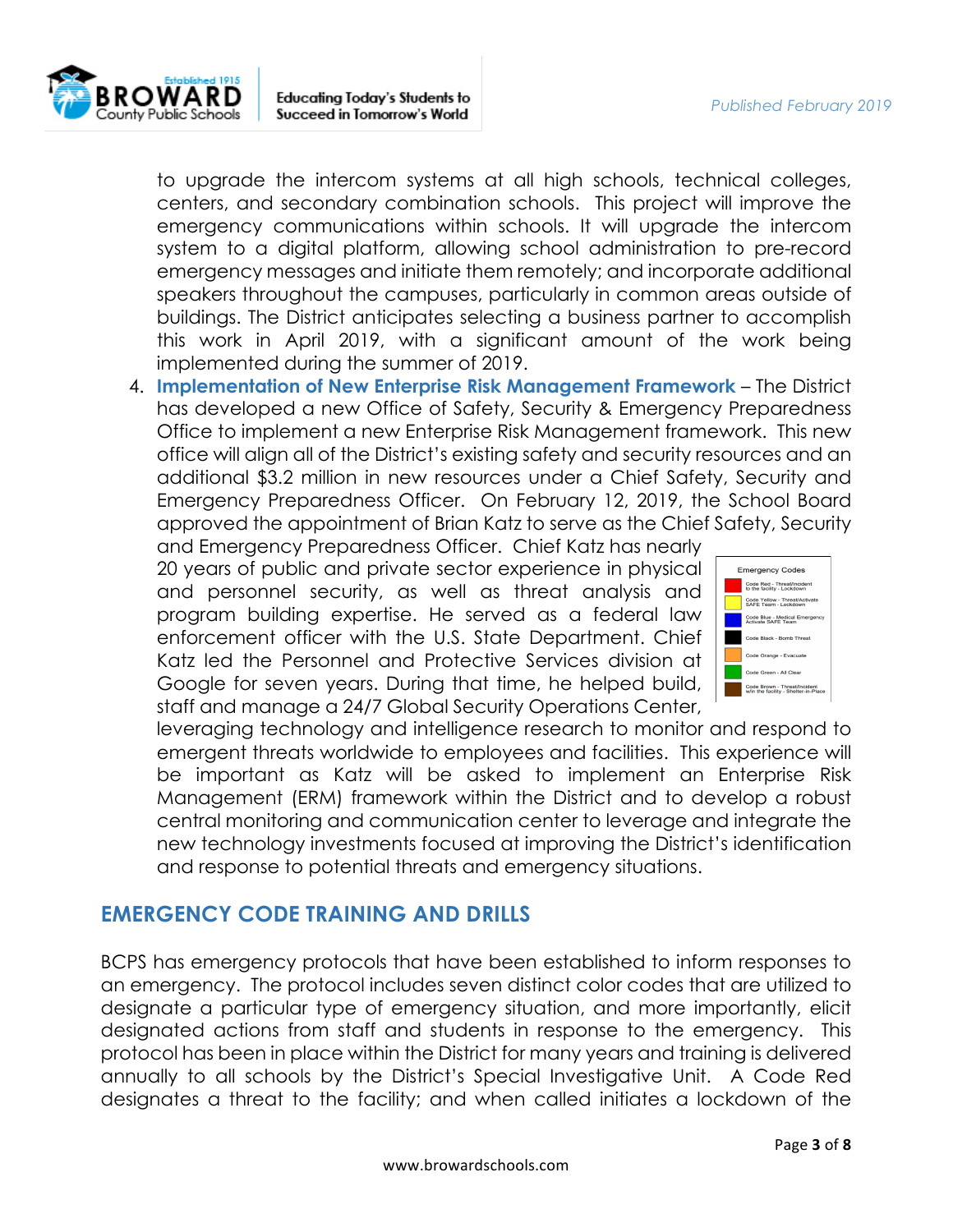

 facility and signals staff and students to take actions in an effort to promote their safety.

 The Code Red protocol is the District's response to an active assailant on campus and other threats that present a risk to the occupants of a school. At times schools are placed on one of the emergency codes because of a medical emergency on campus, a reported bomb threat, or police activity in the area of a school. Thankfully, the vast majority of these situations are precautionary and the threat is determined to be unfounded.

 Beginning this school year, the District conducts Code Red drills monthly at schools to comply with the new Marjory Stoneman Douglas High School Public Safety Act. This legislation requires schools to conduct active assailant drills with the frequency of other emergency drills. Recognizing the national fire code requires monthly fire drills, this is what has set the standard for the Code Red drills to be conducted monthly. To date, schools have conducted more than 1500 Code Red drills.

# **KEY POLICY ACTIONS**

 Currently, the District is in the process of adopting formal School Board policies on a variety of safety and security issues. Most will serve to codify existing procedures; while others will enhance safety and security practices. Outlined below are three such noteworthy policies.

- • **Policy 2120- Emergency Codes Prevention and Preparedness**  This policy formalizes existing procedures associated with the District's emergency code protocols (see above). It serves to document the presence of such protocols, mandate all staff participate in applicable trainings, and clarify any staff member must take appropriate action(s), including placing the school on lockdown, when becoming aware of a safety or security threat impacting the campus. The School Board formally adopted this policy on February 20, 2019.
- • **Policy 2130- Threat Assessment**  This new policy will also serve to document and enhance existing procedures in the District regarding threat assessments. A threat assessment is a systematic process that is designed to identify situations/persons of concern, investigate and gather information, and assess and manage the situation in order to mitigate risk. Each school is required to maintain an active threat assessment team; which shall include persons with expertise in counseling, instruction, school administration, principal, when available, and law enforcement. Persons with expertise in counseling include school counselors, school psychologists, school social workers, and family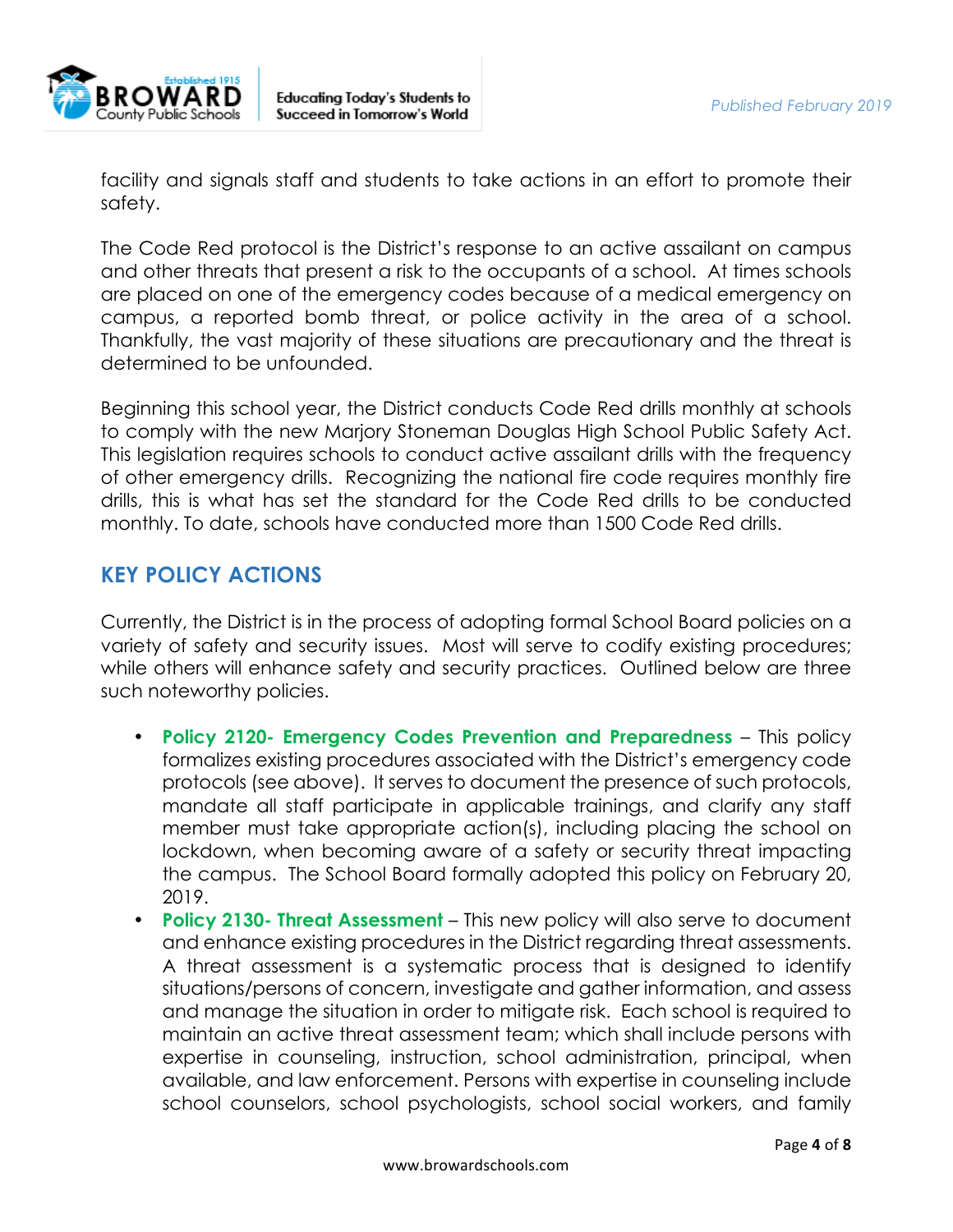

 counselors. Additional personnel with knowledge of the child or circumstances may also serve as members of the team. Each threat assessment team must respond, within 24 hours when school is in session, to any report of a threat or any patterns of behavior that may pose a threat to self or others. If school is not in session, the school principal must immediately refer the matter to law enforcement for evaluation, and the threat assessment team must meet no later than the end of the first day school is back in session to consider the matter and ensure it is resolved. The new policy also includes annual training requirements, mandates the principal sign/acknowledge the threat assessment documentation is complete, provide all such documentation to the principal's immediate supervisor for review, and initiates and annual audit process through the Chief Auditor's Office. On February 20, 2019, the School Board authorized an investment of \$606,000 to implement an electronic threat assessment module. The EdPlan Student Threat Assessment (STA) module is based on guidelines recommended by the Virginia Department of Criminal Justice Services and adheres to the process recommended by the United States Secret Service and the United States Department of Education's study for identifying, assessing and managing students who may pose a threat. The STA module will allow the District to: document a student threat incident and follow immediate and critical protocol for imminent risks, gather, share and consider data from various data sources to make informed decisions, and review key questions for assigning risk level and determining next steps for intervention. The School Board will consider formal adoption of this policy on March 5, 2019.

 • **Policy 2150- Safer Spaces** - A Safer Space is a designated general location where students and staff can more effectively position themselves in a manner where they are not visible from a hallway or outside door or window, in an effort to reduce the risk associated with an active shooter. The policy outlines the manner with which Safer Spaces will be identified, those spaces will be marked with a visual designator, mandates the designated spaces remain free from objects interfering with their use in emergencies, and requires periodic inspections of the spaces to ensure compliance with the policy. The School Board formally adopted this policy on February 20, 2019.

#### **SAFE-SCHOOL OFFICERS**

 For the beginning of the 2019-2020 school year, the District assigned a safe-school officer at every school throughout the county. The legislation provides three ways for Districts to comply. These include:

1) Establish school resource officer programs, through a cooperative agreement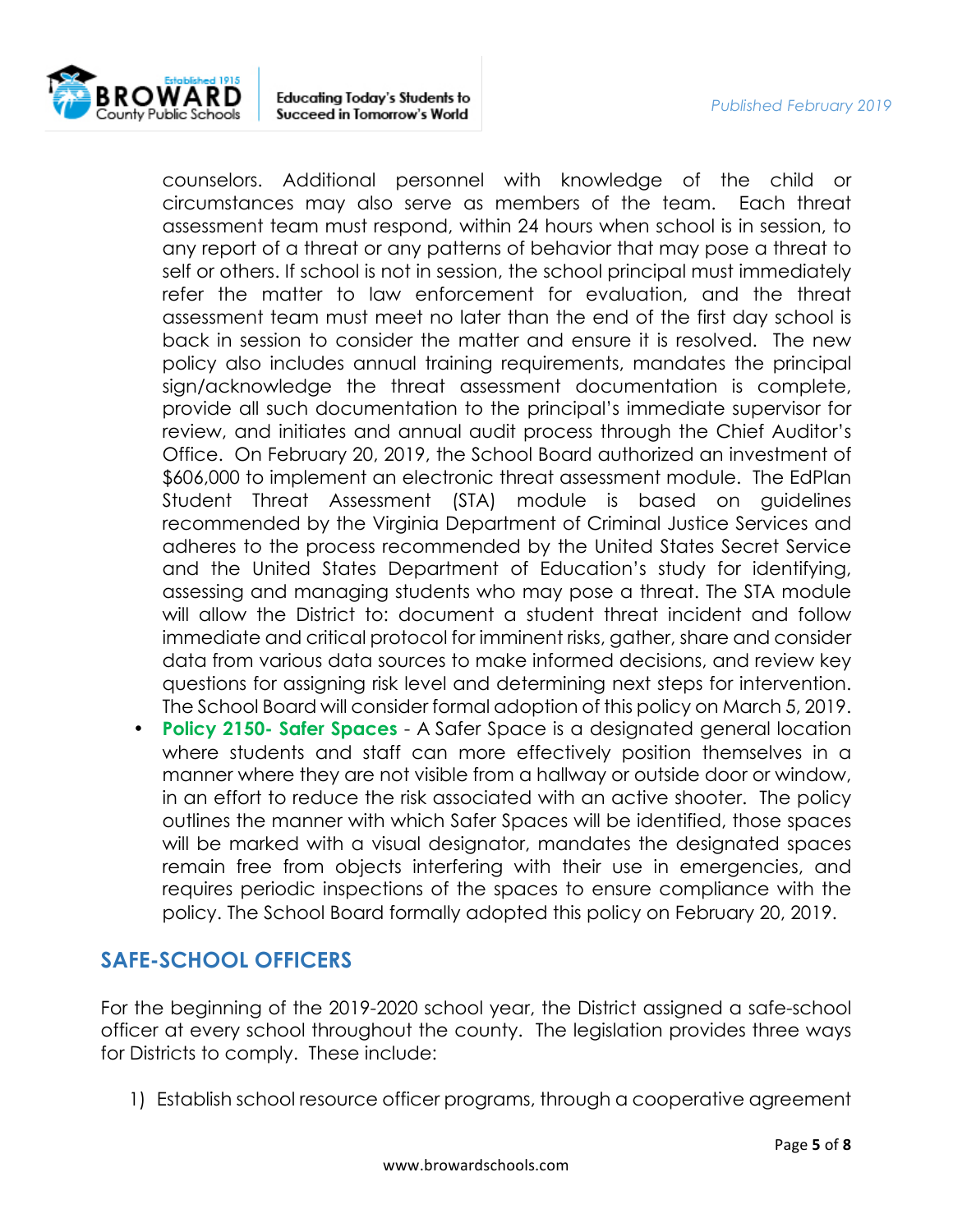

with law enforcement agencies;

- 2) Commission one or more school safety officers;
- 3) At the school district's discretion, participate in the Aaron Feis Guardian Program.

 The first two options require the safe-school officer to be a certified law enforcement officer. Participating in the Coach Aaron Feis Guardian Program requires individuals to successfully participate in 132 hours of comprehensive firearm safety and proficiency training, pass a psychological evaluation administered by a psychologist licensed under Florida law and designated by the Department of Law Enforcement, submit to and pass an initial drug test and subsequent random drug tests, and complete ongoing training, weapon inspection, and firearm qualification on at least an annual basis. Successful completion of at least 12 hours of a certified nationally recognized diversity training program is also required.

 BCPS's preference was to provide a safe-school officer at every school through the expansion of the District's School Resource Officer (SRO) Program. However, it became necessary to participate in the guardian program to ensure a safe-school officer on every campus. In July 2018, the District initiated its first cohort of guardian training, working with the Broward Sheriff's Office. In addition to the state required qualifications to participate as a guardian, the School Board required all applicants to serve as guardians have a minimum of two years of law enforcement, military, or correction officer experience. To date, four cohorts of guardians have successfully completed all facets of training, and 43 guardians have been assigned to school campuses.

 In August 2018, the community approved a referendum to increase local millage by ½ mil for a period of four years, beginning in the 2019-2020 school year. Although the primary focus of the referendum proceeds will focus on teacher and school staff compensation, up to 20% of the funds will be designated for safety. These funds will serve to increase the number of safe-school officers on campuses to achieve a ratio of one safe-school officer for every 1,000 students in a school. Additionally, referendum proceeds will be utilized to ensure a security specialist and campus monitor are funded at every school. An additional 8% of the referendum funds will pay for additional guidance counselors, social workers, and behavior specialists.

# **THREAT REPORTING APPLICATIONS**

 BCPS has expanded its utilization of opportunities for parents and students to report suspicious or potentially threatening behavior/activity. For years, the District has maintained an anonymous tip line to report potential school threats or other school-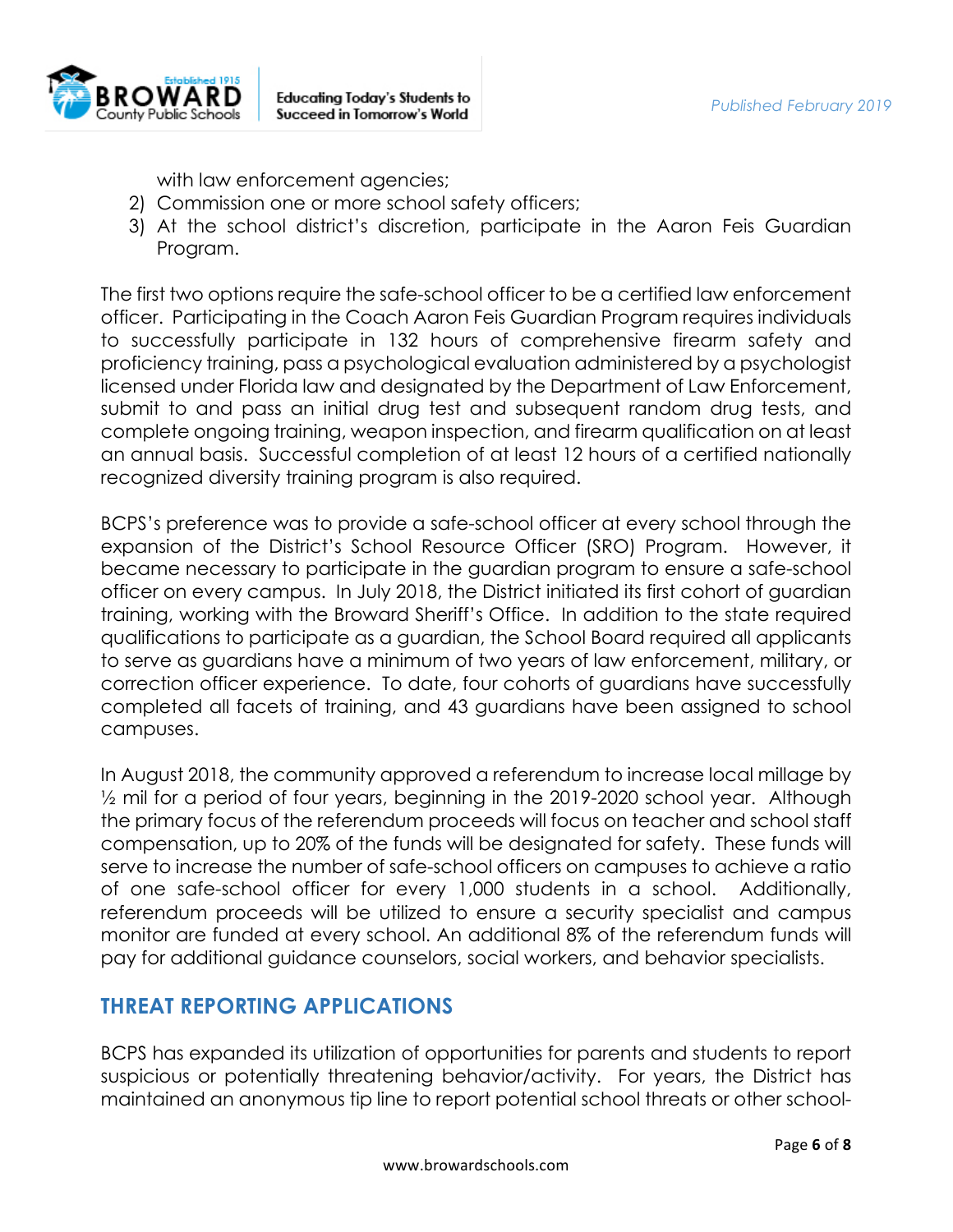

related safety and security concerns. Parents and students can report tips via:

- Call 754-321-0911
- Text SBBC with a tip to 274637 (CRIMES)
- Email a concern to schools911@browardschools.com
- • Submit an electronic tip at <https://www.browardschools.com/Anonymous-Tips>





 This year the District has also partnered with SaferWatch and the Broward Sheriff's Office (BSO) to provide opportunities for students, parents, and teachers to send non-emergency text,

photo, video, and audio tips from a smartphone to the District and BSO.

 A third opportunity to report suspicious activity is through the FortifyFL. FortifyFL allows individuals to instantly report suspicious



 activity to appropriate law enforcement agencies and school officials. This smartphone app is supported by the Florida Department of Education and reports are forwarded to school districts and schools as appropriate. Both FortifyFL and SaferWatch can be downloaded at the Apple App Store and Google Play.

 It is important to note that all of these reporting opportunities are not intended to replace 911. In a true emergency all individuals should call 911. As always, IF YOU SEE SOMETHING, SAY SOMETHING!

# **ENFORCEMENT OF EXISTING SECURITY PROTOCOLS**

 Since the tragedy, BCPS leadership has stressed the necessity of adhering to existing safety and security protocols. Outlined below are several examples of these important protocols.

- **School Safety Plans**  must be regularly reviewed and updated with input from appropriate District personnel, local law enforcement and fire officials. Safety plans must be implemented with all students, staff, and stakeholder groups. All plans must updated and complete by August 31st each school year.
- **Classroom Doors all** classroom doors must be locked at all times.
- • **Perimeter Gates**  must be locked once the school day begins except for one gate to allow for parent and visitor access to the school. This gate must be monitored at all times. If personnel are not available to dedicate to this post, the gate must remain locked and visitors to the campus must call the school's office to gain entry to the campus. As schools prepare for dismissal, perimeter gates will have to be open for normal flow of traffic. All open gates must be